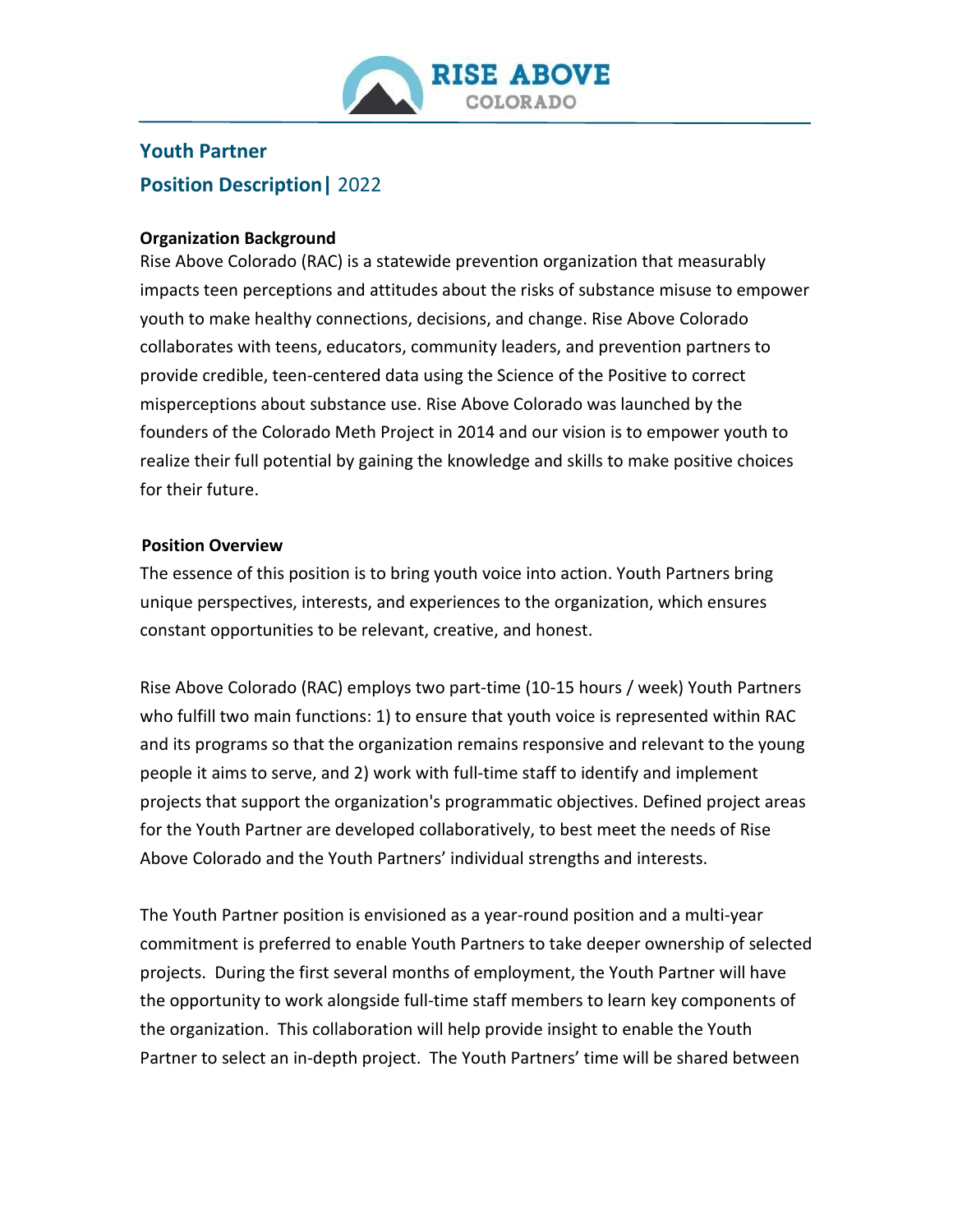this project implementation and providing ongoing youth input to other organizational initiatives.

Youth Partners bring a young perspective into the organization. The Youth Partner works with all other members of Rise Above Colorado team as well as its board of directors, the Teen Action Council, and key community partner agencies' representatives. One of Rise Above Colorado's Youth Partners also serves as the appointed youth representative to Colorado's Substance Abuse Trend and Response Task Force. The Youth Partner reports directly to the Manager of Youth Engagement. The Youth Partner learns and applies youth development theories such as Positive Youth Development. As an equal member of the staff team, the Youth Partners' opinions and experiences will be honored by all staff, and the Youth Partners will work to provide honest feedback. Youth input is built into staff processes and decision-making and Youth Partners have a dedicated weekly forum to share feedback at staff meetings. This position supports Rise Above Colorado's:

- Partner Collaboration
- Statewide Youth Engagement
- Educational Resource Support
- Teen Action Council Building
- External Communications & Campaign Development and Implementation
- Organizational Administration

Specific projects and tasks within these core functions are developed collaboratively and updated regularly to meet the organization's and Youth Partners' needs.

## **Position Details and Qualifications**

## **Position Logistics**

Youth Partner positions are reserved for candidates 25 years of age and younger. This position reports to the Manager of Youth Engagement. The work is primarily done offsite (remotely), with periodic in-person activities that may include weekly in-office work days in Broomfield, quarterly Teen Action Council meetings in Denver, in-person board meetings four times each year in Denver, and occasional meetings with community partners if needed. Youth Partners also have the opportunity to join other Rise Above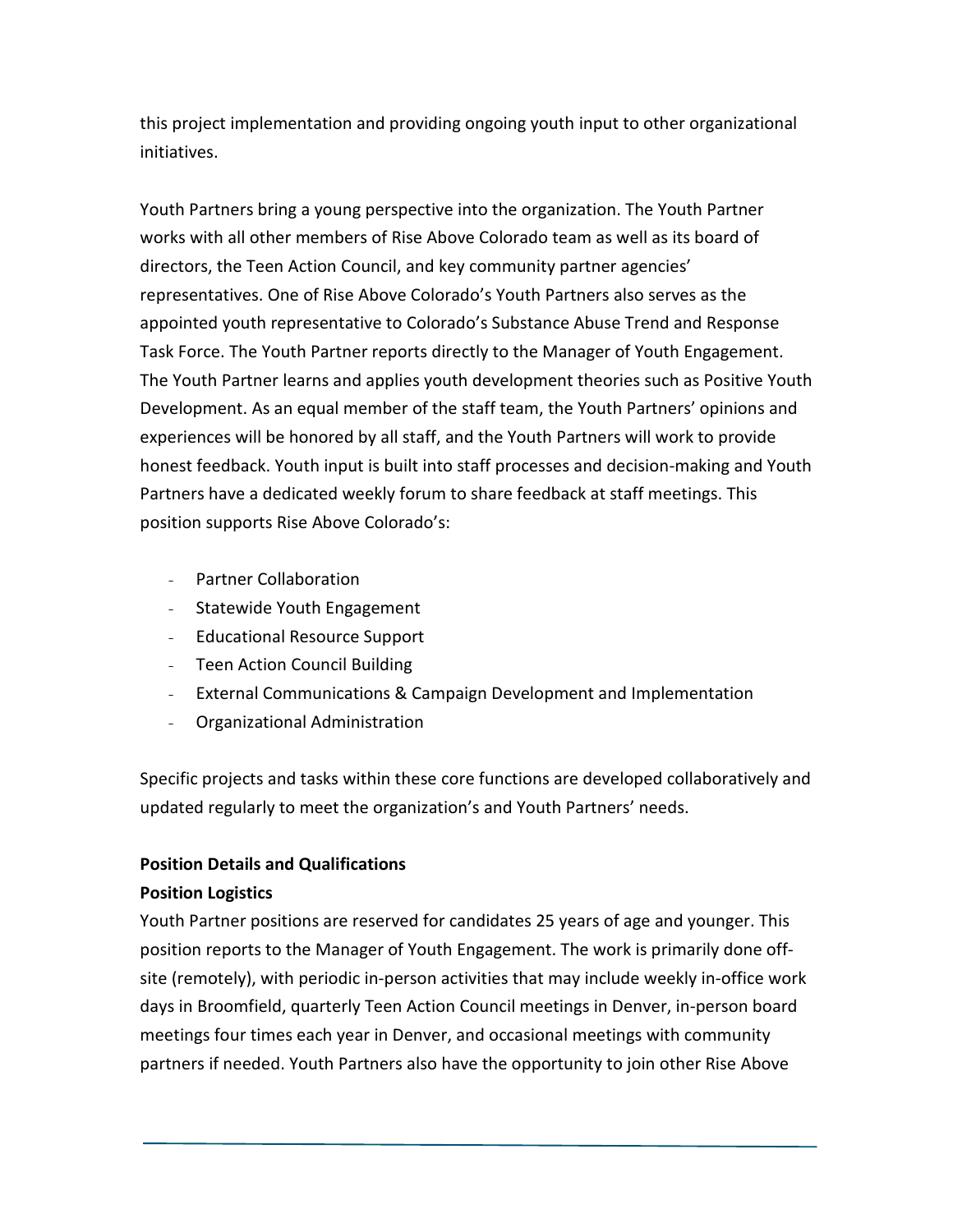Colorado staff members on statewide work travel as their assigned projects and availability allow.

Youth Partners typically use their own computers and phones for business purposes, with an annual equipment stipend to offset related costs. Rise Above Colorado can make other arrangements to enable Youth Partner engagement as needed (for example, loaning a laptop for work needs).

## **Preferred Skills and Knowledge**

Rise Above Colorado (RAC) will support Youth Partners with on-the-job training and coaching in specific content areas. Strong candidates will be able to demonstrate the following general experience, skills, and knowledge to effectively perform the required projects and tasks of the position:

- Passion for peer education and advocacy
- Background in youth engagement activities (either as a participant or leader)
- Oral and written communication skills, including: listening, presenting, and providing input
- Interpersonal / relationship building skills
- Familiarity with using social media, such as Facebook, Twitter, and Instagram
- A spirit of creativity, adaptability, and critical thinking
- Strong work ethic and accountability

## **Projects and Tasks**

The following project areas and tasks are delegated between Rise Above Colorado's (RAC) two Youth Partner positions based on strengths, needs, and interests. During a Youth Partner's onboarding and orientation period they will receive mentor support from their fellow Youth Partner as well as a schedule, co-created with the Youth Engagement Manager, of skill building and project opportunities involving the project areas listed below. Following the onboarding and orientation period, a Youth Partner will have the opportunity to focus in on one or a small handful of the project areas listed below.

**Partner Collaboration:** The Youth Partner participates in various collaborative efforts as a key team member, representing both youth voice and Rise Above Colorado (RAC) in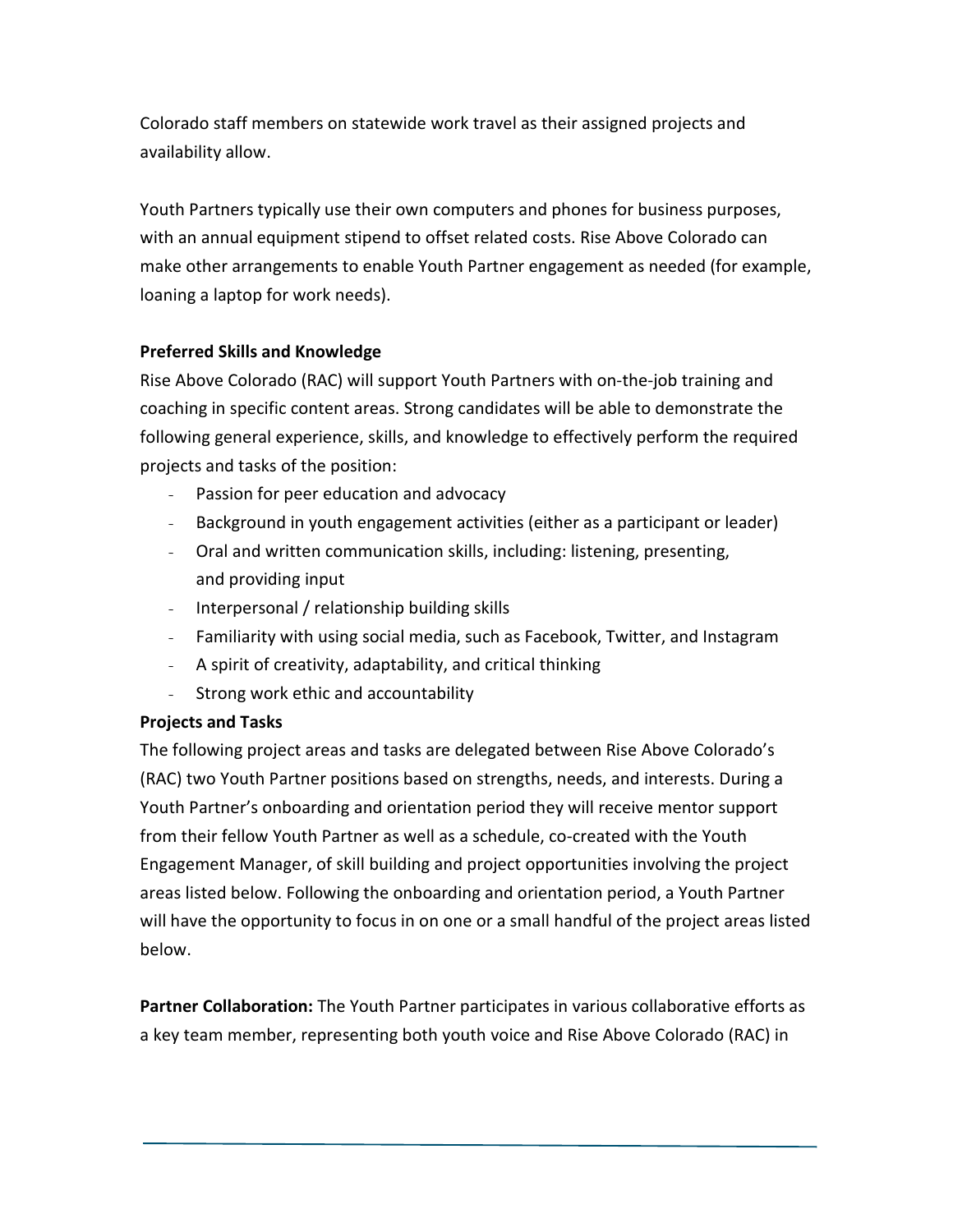these partnerships. RAC will support Youth Partners' knowledge and skill-building in public speaking and presenting.

| Substance         | One designated Rise Above Colorado Youth Partner is an appointed       |
|-------------------|------------------------------------------------------------------------|
| Abuse Trend       | member of the SATF and attends quarterly SATF meetings on behalf       |
| and Response      | of Rise Above Colorado. In this role, the Youth Partner is an official |
| <b>Task Force</b> | voting member of the task force and is responsible to provide a        |
| (SATF)            | youth perspective.                                                     |
|                   |                                                                        |
| Colorado          | Collaborating with Rise Above Colorado's (RAC) Community               |
| Constellation     | Partnership Coordinator, the Youth Partner works with Rise Above       |
| Project (CCP)     | Colorado's network of key partners across the state (Constellation     |
|                   | Partners) to infuse a youth voice into RAC approaches, while also      |
|                   | helping partners engage local youth in the CCP.                        |

**Statewide Youth Engagement:** The Youth Partner works collaboratively with the Manager of Communications & Community Partnership to inform, create, and disseminate youth engagement resources for youth-serving professionals. Rise Above Colorado (RAC) will support Youth Partners' knowledge and skill-building in effective meeting and group facilitation.

| The Youth Partner supports community partners through technical       |
|-----------------------------------------------------------------------|
| assistance and advice around youth engagement and applying            |
| Positive Youth Development approaches.                                |
| The Youth Partner participates in quarterly YEETS evaluation          |
| meetings and will have access to the full catalog of YEETS trainings. |
|                                                                       |
|                                                                       |
|                                                                       |
|                                                                       |
|                                                                       |
| The Youth Partner participates in other youth collaboration           |
| opportunities, such as statewide youth summit planning, to            |
| contribute to and learn from youth engagement best practices. In      |
| addition, Rise Above Colorado's two Youth Partners will regularly     |
| meet to collaborate and support each others' project assignments.     |
|                                                                       |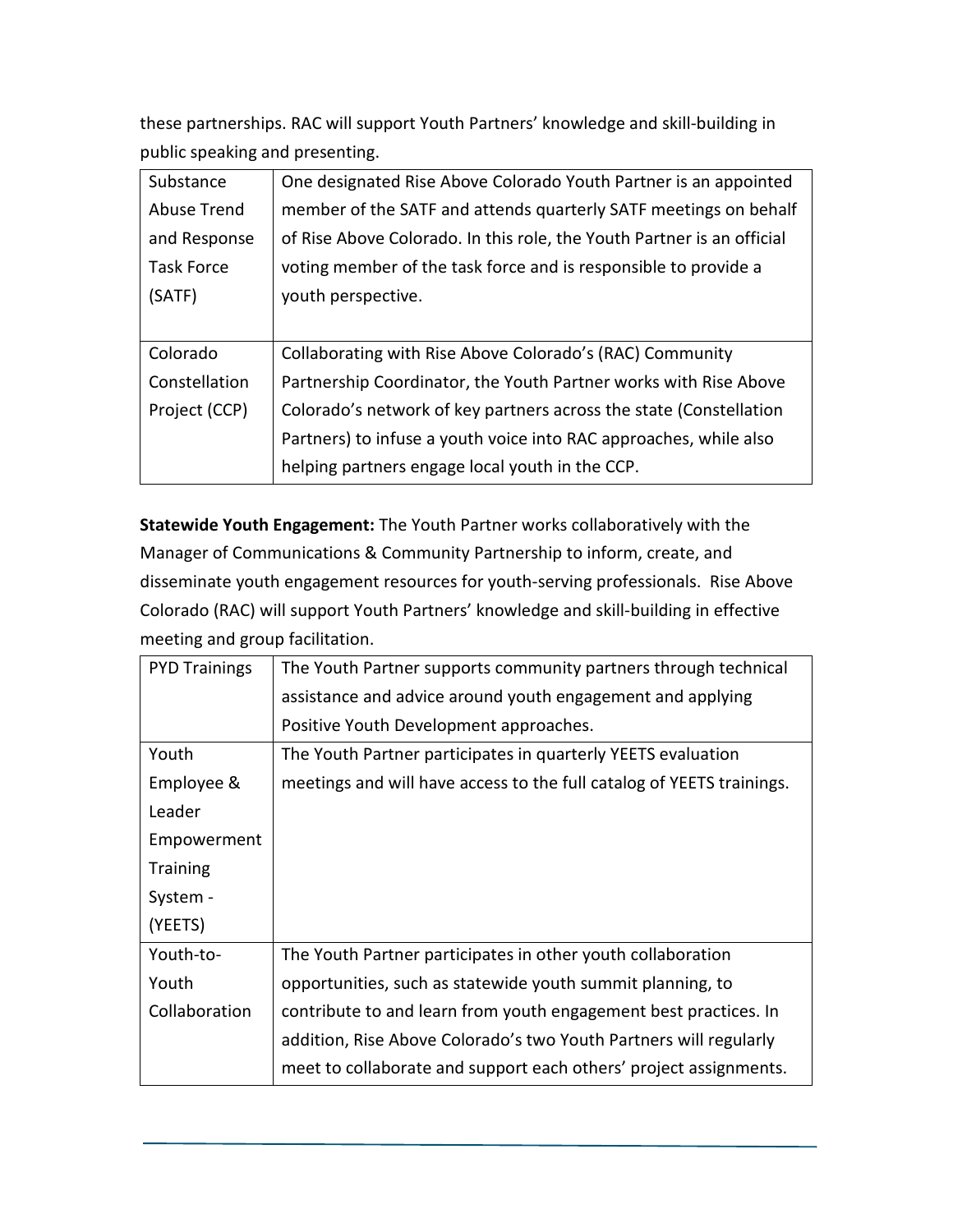**Teen Action Council Building:** The Youth Partner works collaboratively with the Manager of Youth Engagement to effectively implement best practices and communicate and lead the Rise Above Colorado (RAC) Teen Action Council (TAC). By creating a positive, safe, and inclusive environment, the Youth Partner helps ensure TAC's perspectives are embedded within RAC. RAC will support Youth Partners' knowledge and skill-building in youth advocacy and engagement best practices.

| <b>Teen Action</b> | The Youth Partner co-leads quarterly statewide Teen Action Council |
|--------------------|--------------------------------------------------------------------|
| Council            | (TAC) meetings and/or Denver Teen Action Council (DTAC) meetings   |
| Meetings           | and works with the Manager of Youth Engagement to engage TAC &     |
|                    | DTAC leaders in meeting development and facilitation.              |
| Alumni             | The Youth Partner will research, develop, and implement strategies |
| Relations          | to engage former Teen Action Council & Denver Teen Action Council  |
|                    | members with Rise Above Colorado.                                  |

**External Communications & Campaign Development and Implementation:** To help inform and promote Rise Above Colorado's communications efforts and social media campaigns, the Youth Partner utilizes various social media platforms, including Facebook and Instagram. The Youth Partner works with the Director of Campaigns & Media to involve direct youth contribution on Rise Above Colorado's social media platforms through strategy development and content facilitation. Rise Above Colorado will support Youth Partners' knowledge and skill-building in campaign strategies, social media implementation, and communications processes (brand standards, annual communications plan, etc.).

| Social Media | The Youth Partner develops ways to amplify youth voices on Rise        |
|--------------|------------------------------------------------------------------------|
|              | Above Colorado social media platforms, including content calendar      |
|              | development and post boosting for the Lead The Change Colorado         |
|              | Instagram page.                                                        |
| Campaign     | The Youth Partner supports the development and implementation          |
| "Activation" | of campaign "activation" ideas, which is the real-world application of |
|              | the campaign – putting the message into action.                        |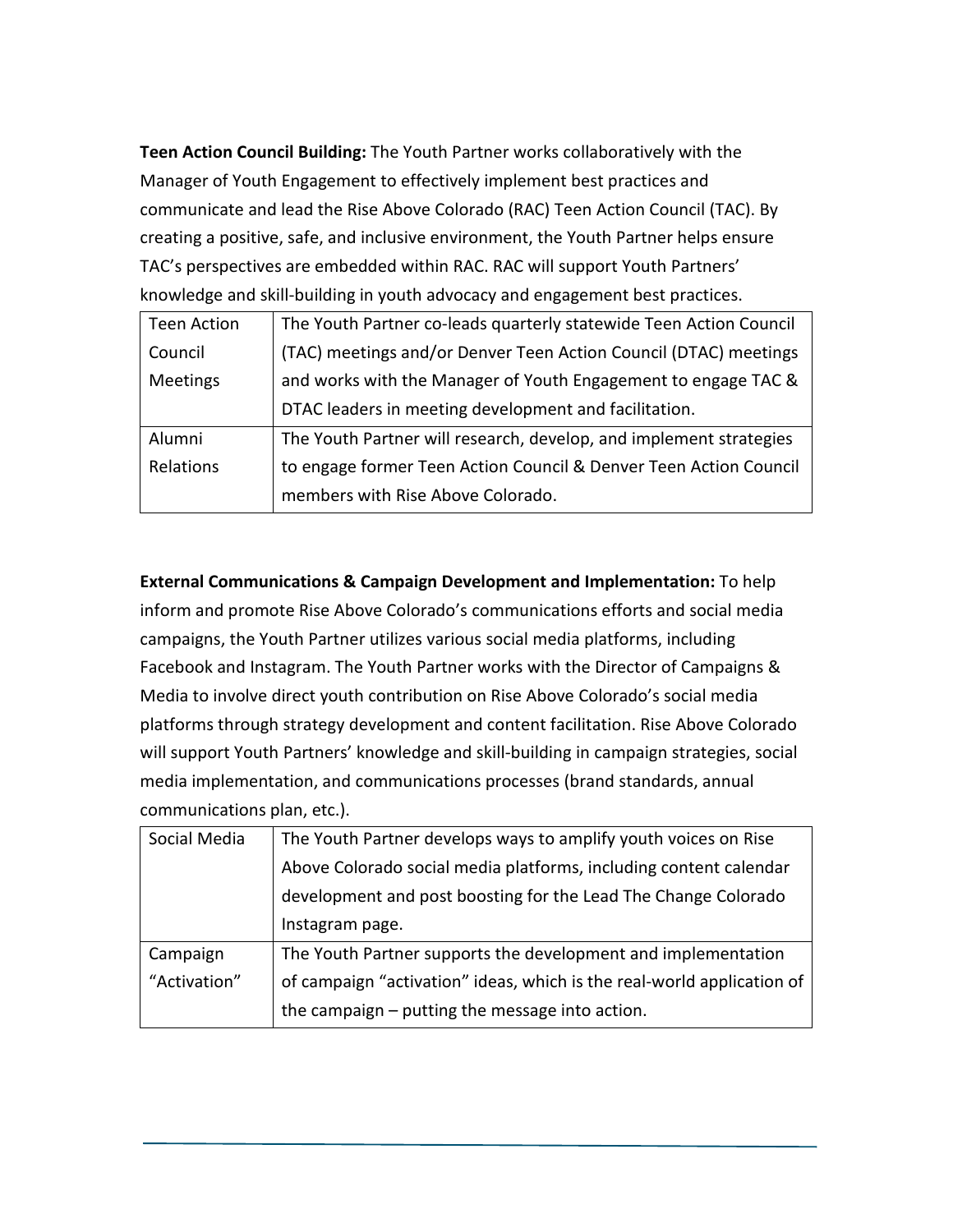**Educational Resource Support:** To ensure youth-friendly and relevant educational resources, the Youth Partner reviews and offers feedback on the development of new educational resources and updating of existing resources. Rise Above Colorado will support Youth Partners' knowledge and skill-building in prevention science and substance misuse concepts.

| Peer                  | The Youth Partner identifies opportunities for youth leadership and |
|-----------------------|---------------------------------------------------------------------|
| Facilitation          | facilitation of Rise Above Colorado resources and helps inform Rise |
|                       | Above Colorado's development of appropriate tools to support        |
|                       | these opportunities (e.g. facilitator's guides, training, etc.)     |
| Youth and             | The Youth Partner supports other peer leaders, including Teen       |
| <b>Adult Training</b> | Action Council members, as well as adult community partners in      |
|                       | their youth education and advocacy efforts through group training   |
|                       | and one-on-one technical assistance.                                |

**General Organizational Administration and Other Tasks as Assigned**: Youth Partners are expected to participate in relevant aspects of organizational administration to understand the larger context of the organization's activities. From time to time, Youth Partners are also consulted to provide feedback on other Rise Above Colorado (RAC) activities and products. The following list of activities are required tasks of both Youth Partners. RAC will support Youth Partners' general understanding of the nonprofit sector including professional communications, engagement with the board of directors, and opportunities to interact with a variety of external partners.

| Board of              | To promote youth voice and perspective at all levels of the        |
|-----------------------|--------------------------------------------------------------------|
| <b>Directors</b>      | organization, Youth Partners will engage with members of the Rise  |
| <b>Meetings</b>       | Above Colorado board of directors through board meeting            |
|                       | participation, providing relevant input / presentations as needed. |
| <b>Staff Meetings</b> | Youth Partners are expected to attend weekly staff meetings, in    |
|                       | person or remotely, in order to stay connected with the full-time  |
|                       | team, stay up to date on current projects from other team members  |
|                       | and share progress on their own projects.                          |
| Weekly                | Youth Partners are expected to have weekly check in meetings with  |
| Supervisor            | the Manager of Youth Engagement to update on tasks and goals for   |
| Check-in              | the week. These meetings will be a time for two-way information    |
| <b>Meetings</b>       | sharing and collaboration on current and upcoming projects.        |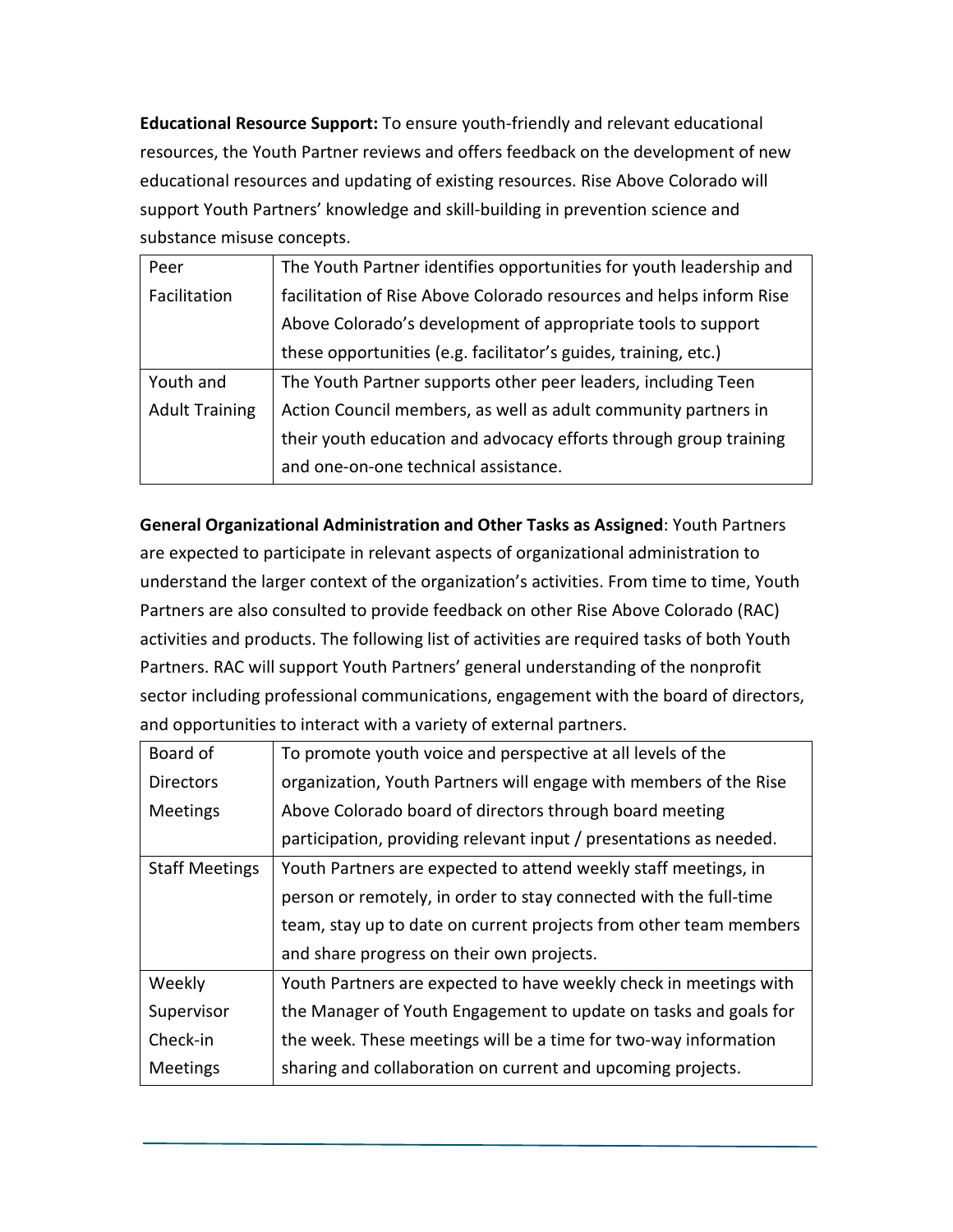| Weekly Youth         | Youth Partners are expected to have weekly check in meetings with   |
|----------------------|---------------------------------------------------------------------|
| Partner Check-       | each other, offering a space for peer mentoring and collaborative   |
| in Meetings          | youth input on Rise Above Colorado projects and discussions.        |
| Email                | Youth Partners are expected to be timely and responsive to emails,  |
|                      | which means responding to emails within 72 hours or 3 business      |
|                      | days based on their part-time work schedules.                       |
| <b>Work Schedule</b> | Youth Partners shall dedicate time and effort to work in the office |
|                      | during the week. Office time is extremely valuable to collaborate   |
|                      | and learn from other members in the office. Rise Above Colorado     |
|                      | attempts to accommodate this by scheduling shared staff meeting     |
|                      | times and office hours around the Youth Partners' schedule. Youth   |
|                      | Partners are also expected to maintain a consistent work schedule,  |
|                      | updating their Rise Above Colorado Outlook calendar to reflect that |
|                      | work schedule, and communicating in advance if expected hours will  |
|                      | change on a week-to-week basis. At least half of scheduled work     |
|                      | hours should occur within normal business hours (i.e. 9am-5pm, M-   |
|                      | F) to assist in collaborating with internal and external team       |
|                      | members. Youth Partners shall update time log on time for payroll   |
|                      | purposes.                                                           |
| Professional         | Youth Partners will work with the Manager of Youth Engagement to    |
| Development          | create a professional development plan and attend, at minimum,      |
|                      | one Positive Youth Development related training and quarterly       |
|                      | trainings from the Youth Employee Empowerment Training System       |
|                      | (YEETS) as relevant.                                                |

## **Compensation**

This is a part-time, year-round position for approximately 10-15 hours per week, paying \$18 per hour. As a part-time position there are no health benefits offered. Rise Above Colorado will also provide:

- Reimbursement for approved work-related travel beyond the regular office commute
- Yearly \$100 equipment stipend
- Office supplies
- Personal and professional development opportunities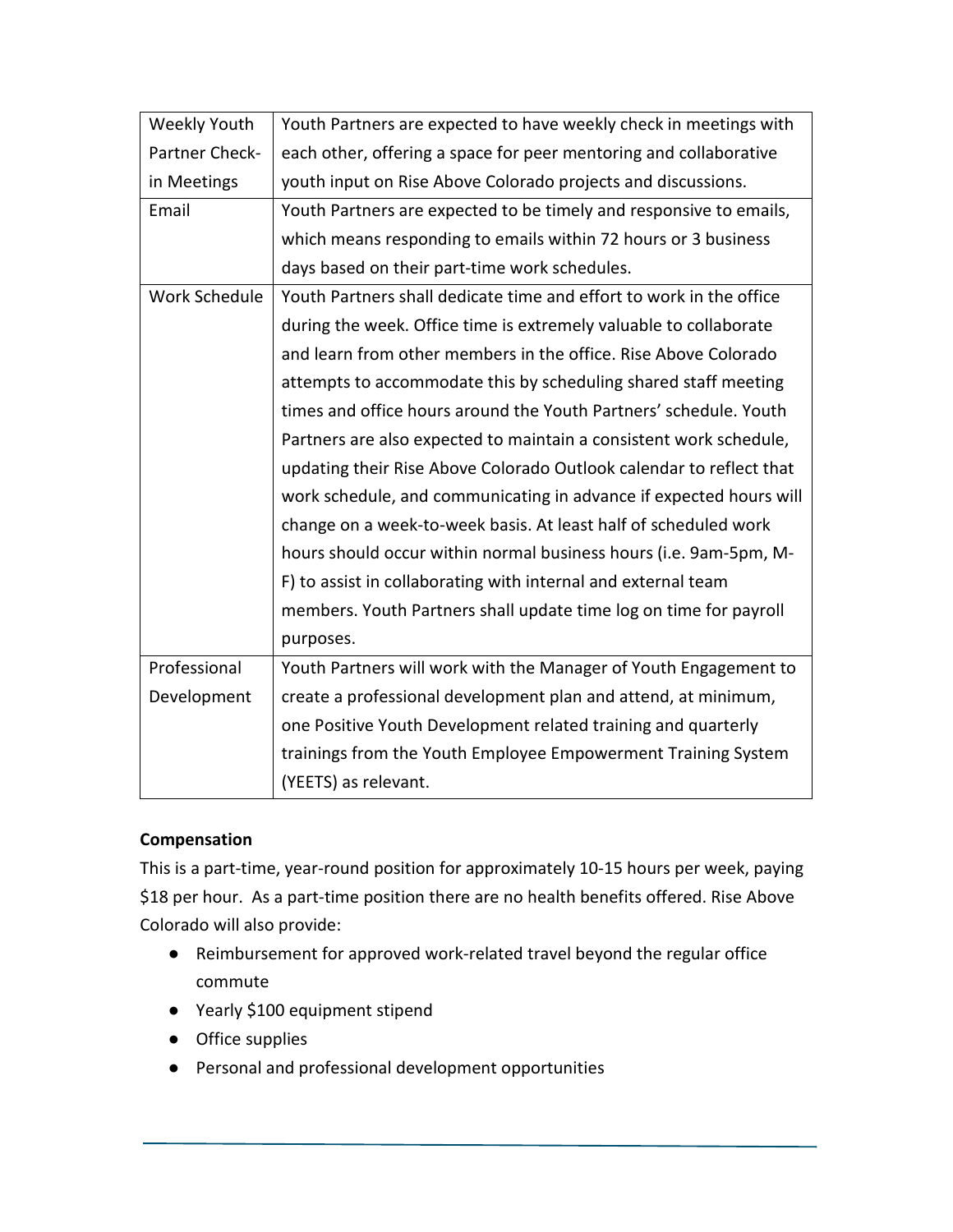- Flexible and accommodating scheduling
- Supportive and team-oriented working environment with opportunities for relationship-building both within RAC and with its network of partners

#### **To Apply**

Submit a cover letter and résumé, with references, to Ben Edwards, Manager of Youth Engagement [\(ben@riseaboveco.org\)](mailto:ben@riseaboveco.org). The position will remain open until filled, with priority consideration given to applications received by May 20, 2022.

*\*\*Due to the current COVID-19 pandemic containment efforts, Rise Above Colorado's leadership will evaluate its COVID-19 policy on a regular basis, relying on guidance from local, state, and national public health agencies, in order to do our part to help maintain the health and wellbeing of our team and our communities.*

#### **Resources to better understand terminology**

- **[Positive Youth Development:](https://sites.google.com/state.co.us/pydinaction/home?authuser=0)** 
	- **Strengths Based:**
		- **[https://sites.google.com/state.co.us/pydinaction/home/strengt](https://sites.google.com/state.co.us/pydinaction/home/strengths-based?authuser=0) [hs-based?authuser=0](https://sites.google.com/state.co.us/pydinaction/home/strengths-based?authuser=0)**
	- **Inclusive:**
		- **[https://sites.google.com/state.co.us/pydinaction/home/inclusiv](https://sites.google.com/state.co.us/pydinaction/home/inclusive?authuser=0) [e?authuser=0](https://sites.google.com/state.co.us/pydinaction/home/inclusive?authuser=0)**
	- **Youth As Partners**
		- [https://sites.google.com/state.co.us/pydinaction/home/youth](https://sites.google.com/state.co.us/pydinaction/home/youth-as-partners?authuser=0)**[as-partners?authuser=0](https://sites.google.com/state.co.us/pydinaction/home/youth-as-partners?authuser=0)**
	- **Collaborative**
		- **[https://sites.google.com/state.co.us/pydinaction/home/collabo](https://sites.google.com/state.co.us/pydinaction/home/collaborative?authuser=0) [rative?authuser=0](https://sites.google.com/state.co.us/pydinaction/home/collaborative?authuser=0)**
	- **Sustainable**
		- [https://sites.google.com/state.co.us/pydinaction/home/sustain](https://sites.google.com/state.co.us/pydinaction/home/sustainable?authuser=0) **[able?authuser=0](https://sites.google.com/state.co.us/pydinaction/home/sustainable?authuser=0)**